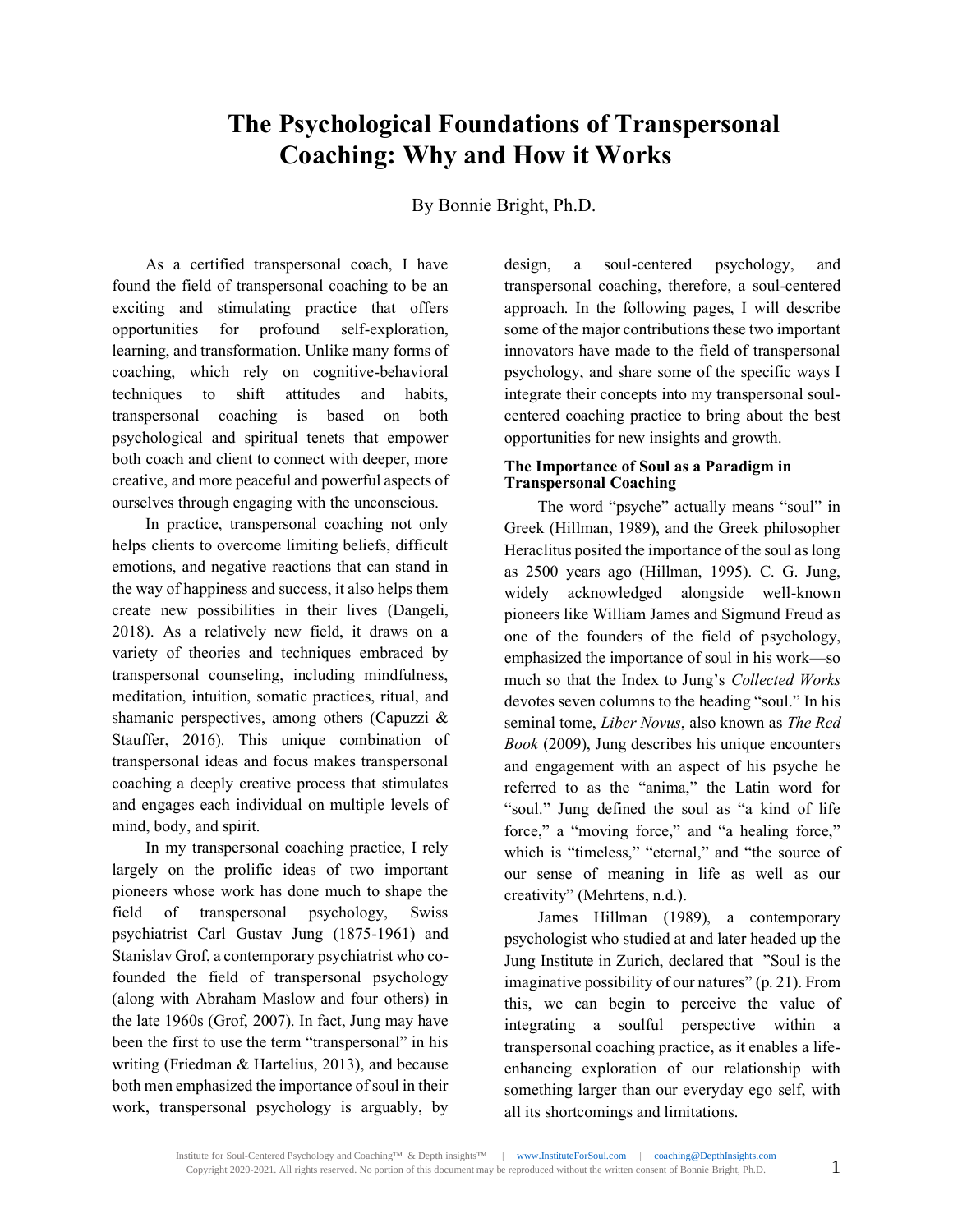In fact, one definition of transpersonal psychology is that it "focuses on experiences, states of consciousness, and ways of being in which the sense of identity extends beyond the individual or personal to include wider aspects of humankind, nature, or cosmos" (Walsh & Vaughan, 1993, p. 3). Further, nonduality, the recognition that each person or part belongs to a much larger, more comprehensive whole, is a fundamental concept in transpersonal psychology (Davis, n.d.), which suggests we are not silos, isolated, alone, and acting in a vacuum, but rather each of us is part of a vast interconnected system. Therefore, the concept of soul provides the context that gives us meaning.

## **The Pioneering Contributions of Carl Jung**

Thanks to Jung and his colleague, Sigmund Freud, contemporary coaches and psychologists have developed an understanding that both the personal unconscious (Freud's theory that each of us is affected by everything we experience and may have repressed or suppressed), and the collective unconscious (Jung's (1969) notion of the "whole spiritual heritage of mankind's evolution"(para. 342), which encompasses the soul of humanity at large, and is "born anew in the brain structure of every individual" (para. 342) ). Both the personal unconscious and the collective unconscious play a critical role in our developmental process and our capacity to break through to a new understanding of the soul. So, if transpersonal psychology engages the soul, and soul is what helps us make meaning of our suffering, then transpersonal coaching offers a soul-centered approach that relies on plumbing the depths of the unconscious (both personal and collective) in order to make meaning and help clients transform.

# *Jung's Concept of the "Self"*

Beneath all of our learned behaviors, unconscious conditioning, and unhealthy coping mechanisms we developed, often in early childhood, in order to feel safe and seen, there is an authentic self that carries an essential understanding of our spirituality. French philosopher Pierre Teilhard de Chardin (1999) stated that we are not human beings having a spiritual experience, but rather spiritual beings having a human experience. Jung posited the notion that there is a "religious function" of the psyche that compels us to seek relationship with something bigger than our everyday ego selves (Corbett, 2004). This means that human experience presents endless opportunities for us to learn and grow if we can learn reconnect with a sense of the sacred and to identify, observe, and hold our experiences with presence and awareness. Transpersonal coaching provides an important opportunity to learn and practice this life-changing skill.

Jung (1964) deemed this authentic self (which he called the "Self," spelled with a capital "S,") as an ordering and unifying principle that directs the process of psychological development. Jung also coined the term "individuation," a process he believes to be the unfolding of the Self's plan for wholeness (Kalsched, 1996). "Only a unified personality can experience life," Jung (1968) wrote, "not that personality which is split up into partial aspects that bundle of odds and ends which also calls itself 'man.'" (para. 105). Additionally, Jung developed an important map of the psyche by giving us concepts like the shadow; the persona (the mask we wear to face the world); and the anima and animus (our inner opposites of a contrasexual nature). He also coined the terms "introvert" and "extravert," and devised his own theory of personality, which later led to the development of the Myers Briggs Type Indicator (MBTI) (Hopcke, 1999). Helping clients understand this framework empowers the important work self-exploration and understanding how and why we do what we do, and offers pathways for growth.

## *Archetypes*

One of Jung's (1970) most valuable premises theories was that of archetypes, which he defined as "systems of readiness for action, and at the same time images and emotions" (para. 53). According to Jung, archetypes are organizing patterns that are the same across cultures and eras, which is why we recognize them in common images or concepts such as "mother," "hero," victim," "king," and many more, including the ego and the Self. Jung believed that archetypes were the building blocks of the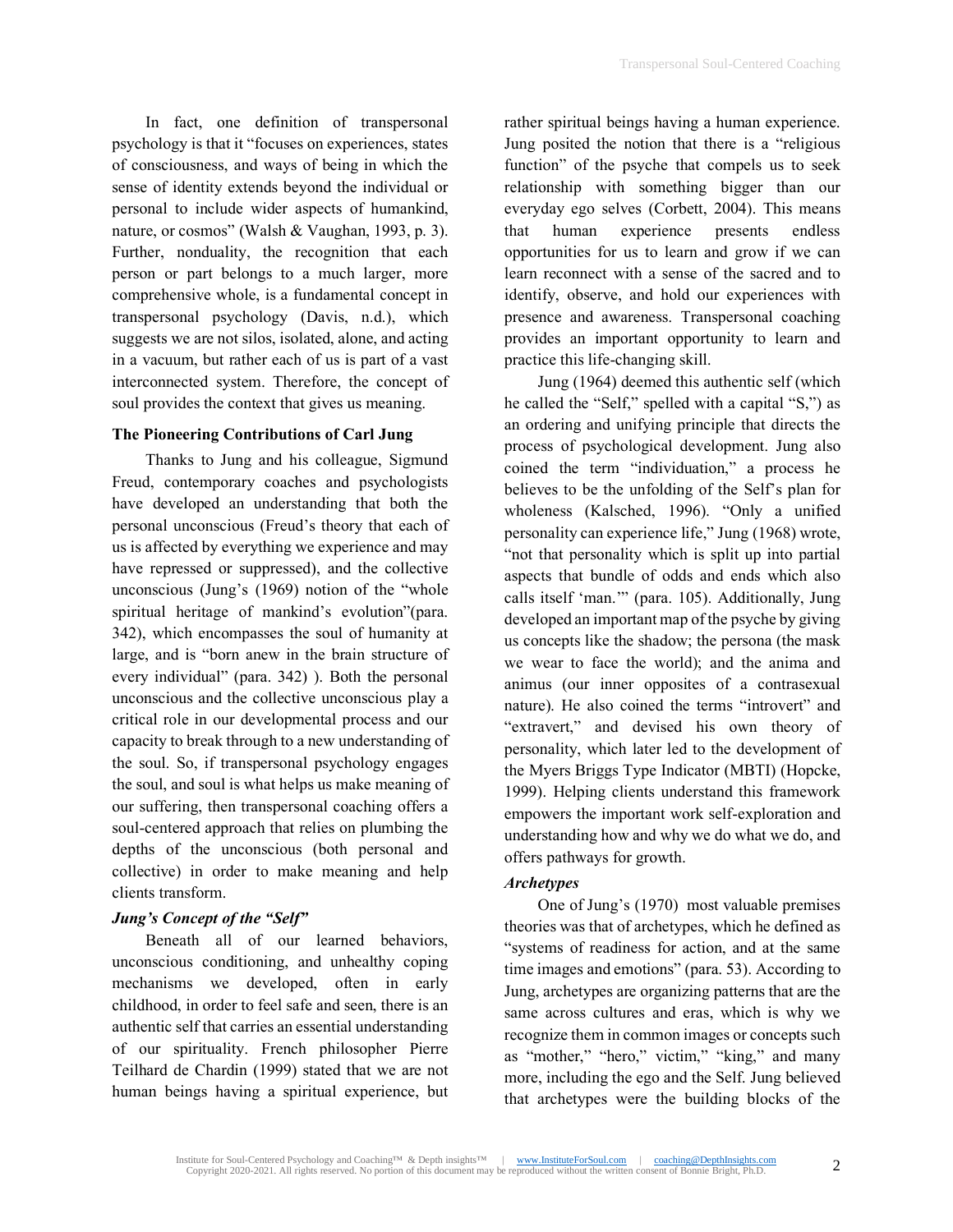collective unconscious and could possess us if we are unconscious of them, since they influence us below the level of our awareness. Once we begin to understand the unconscious patterns that work us, then we can instigate change.

Jung (1969) also fostered the theory of "complexes," knots of psychic energy instigated by wounding that are formed around an archetypal core (Stein, 1998). While Jung's own typology provides an important perspective, I have been fascinated by another personality typology system called "the Enneagram" for over 20 years, because of its ability to provide an archetypal lens for coaching. And, though its evolution as a system (some say over centuries) is not specifically entwined with Jungian psychology or archetypes in any way, in my view, the Enneagram reveals a specific set of coping mechanisms that empower users to identify archetypal patterns at work (Riso & Hudson, 1999). Thus, the childhood wounding, conditioning, or developmental trauma we all experienced in the normal course of being human may be identified with labels that appear to be highly archetypal, including the Perfectionist, the Achiever, the Giver, the Observer, and the Adventurer, to name a few. When we begin to consider our childhood wounding and the specific coping mechanisms that emerged in order for each of us to feel safe or seen as tiny children, the archetypal angle that the Enneagram provides becomes quite compelling, and it is an approach I have found to be highly useful in the coaching process.

Indeed, as a transpersonal coach, I have realized that Jung's psychological tenets provide a firm and helpful foundation so both clients and coaches can map and track their experiences according to their relationship with what Jung called "the Self." Additionally, I believe the capacity to work with a client to identify archetypal patterns at work in his/her life is crucial. It enables us to not only detect and understand some of the ideas and behaviors that lead to limiting habits and beliefs, but it also endows us with the capacity to shift the archetypal energies in service of the Self by instigating new patterns and actions that can free

us and make us more healthy and whole, with all that it entails.

#### *Image and Symbol*

Jung also took up a compelling idea dating back to ancient Greek philosophers—that image is the language of soul (Hillman, 1982)—and he advocated that we could come into a new relationship with aspects of ourselves that have been hidden, repressed, or split off in times of stress or trauma by working with symbols that arise from mythology, stories, dreams, art, and somatic sensations and symptoms in the body and psyche. "In psychological development, the ability to symbolize is paramount in the development of soul," Jung (1961/1989) wrote. "Symbolic work with an image is the mysterious process of seeking the essence of an image and understanding its subjective impact upon oneself, as meaning" (p. 70). Further, Jung believed a symbol is the expression of a complex that the conscious mind has not fully apprehended (1916/1958). He suggested that "the symbols of the self arise in the depths of the body and they express its materiality every bit as much as the structure of the perceiving consciousness. The symbol is thus a living body" (Conger, 1988/2005, p. xxi).

Intuiting the meaning of a given object beyond what we already understand it to be is the idea of *symbolic thought* (Whitmont, 1969). Recurrent patterns of symbolism and visionary experience also underlie the practice of shamanism. Robert E. Ryan (2002), who authored *Shamanism and the Psychology of C.G. Jung*, calls the symbol both the guiding force that opens the portal to the archetype as well as a vehicle to navigate the deeper parts of the unconscious. Jung (1964) strongly promoted living the symbolic life: that is, taking symbolic experiences seriously. According to Jung:

The powerful symbols emanating from this imaging faculty of the soul mysteriously attract all with whom they come into contact and, awakening them to the heritage of the collective unconscious, allow them to experience and express symbols with a similar numinous power of attraction. (Ryan, 2002, p. 80).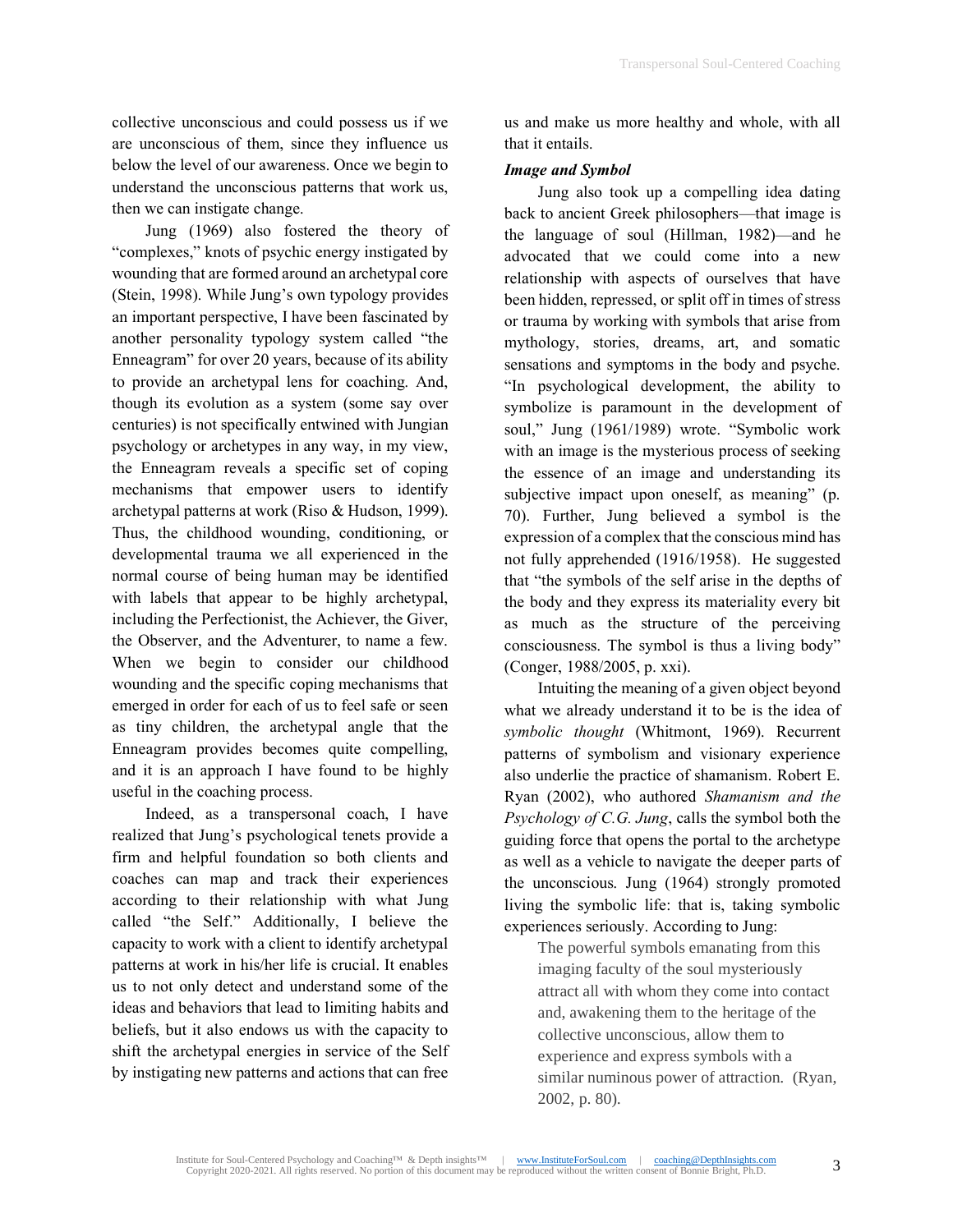Finally, and perhaps most applicable to the coaching process, Jungian analyst Edward Whitmont (1969) clarified that symbols allow the emergence of themes from the unconscious in an attempt to reconnect us with past experiences from which we have become disconnected. He asserted that it isn't critical to distinguish whether our experiences have taken place unconsciously or consciously, because images give us "symbolic keys for an understanding of the way the archetypal energies of which they are the representational aspects tend to motivate us as patterns of emotion and behavior" (p. 108).

Accordingly, Jung's visionary work in depth psychology provided a legacy that enables us to work the imaginal in a transpersonal coaching context—that is, with image, symbol, and story by dialoguing with images to ascertain and integrate their meaning, a process he termed "active imagination." Jung's interest in symbols that emerge from dreamwork, mythology, literature, and art offers plenty of fodder from the unconscious on which to engage the practice of active imagination.

## *Alchemy*

Jung is also widely renowned for adopting the practice of alchemy as a metaphor for individuation. For him, alchemy reflects the process of personal transformation vis a vis the metaphor of transmuting base metals into gold, and by understanding the stages of alchemy, we can identify those psychological processes that allow us to work with previously unconscious (and therefore previously unworked material) in order to uncover our essential self. Identifying the stage of the alchemical process a client may be experiencing can provide context and initiate meaningful transformation.

In addition, Jung took an intense interest in cross-cultural customs, including those of indigenous peoples, shamanistic traditions, and ritual practices, and he promoted the value of holding a deep connection to nature and the earth, evidenced in many of his writings. Jung put his interests, experience, and scholarly works in these many areas into practice (Sabini, 2005). He ultimately referred to his contributions as analytical

psychology, and integrated them through talk therapy in a practice that came to be known as Jungian analysis (Friedman & Hartelius, 2013). Many of these theories and concepts shaped critical tenets of transpersonal psychology which emerged a few years after Jung died in 1961, shaping the trajectory that has led to the advent of transpersonal coaching.

# **The Visionary Work Stanislav Grof**

Meanwhile, Czech psychiatrist Stanislav Grof (1998) is lauded as "the world's leading authority on the deep exploration of the mind and soul" for having provided immense insights into the value of non-ordinary states of consciousness or expanded states of awareness, a result he achieved in great part by conducting nearly 5,000 individual clinical sessions of patients who ingested LSD. Grof's work with altered or non-ordinary states of consciousness, inspired him, in part, to adopt Jung's work as a fundamental framework of Transpersonal Psychology. "Grof finds in Jung's psychology an exceptionally strong correspondence to the domains of psychedelic experience he has mapped in his own extensive investigations," affirms Scott Hill (2013)

# *Holotropic States*

After clinical trials with psychedelics were prohibited in the U.S. in the late 1960s, Grof (2000) went on to develop holotropic breathwork with his wife, Christina Grof, as a way for laypeople to access non-ordinary or expanded states of consciousness. Grof coined the term "holotropic" to describe a process of moving toward wholeness, not dissimilar to Jung's concept of individuation. Holotropic breathwork is a method that can facilitate profound holotropic states through conscious breathing, evocative music, and focused bodywork (Grof, 2000), and is a practice I find to correlate well with the aims of transpersonal coaching.

Grof's work also emphasizes how important it is that we recognize that each individual has their own "inner healer" that holds the solutions to any given challenge. Within the practice of holotropic breathwork, facilitators create a protective environment that supports clients to enter a holotropic state. Once that occurs, the healing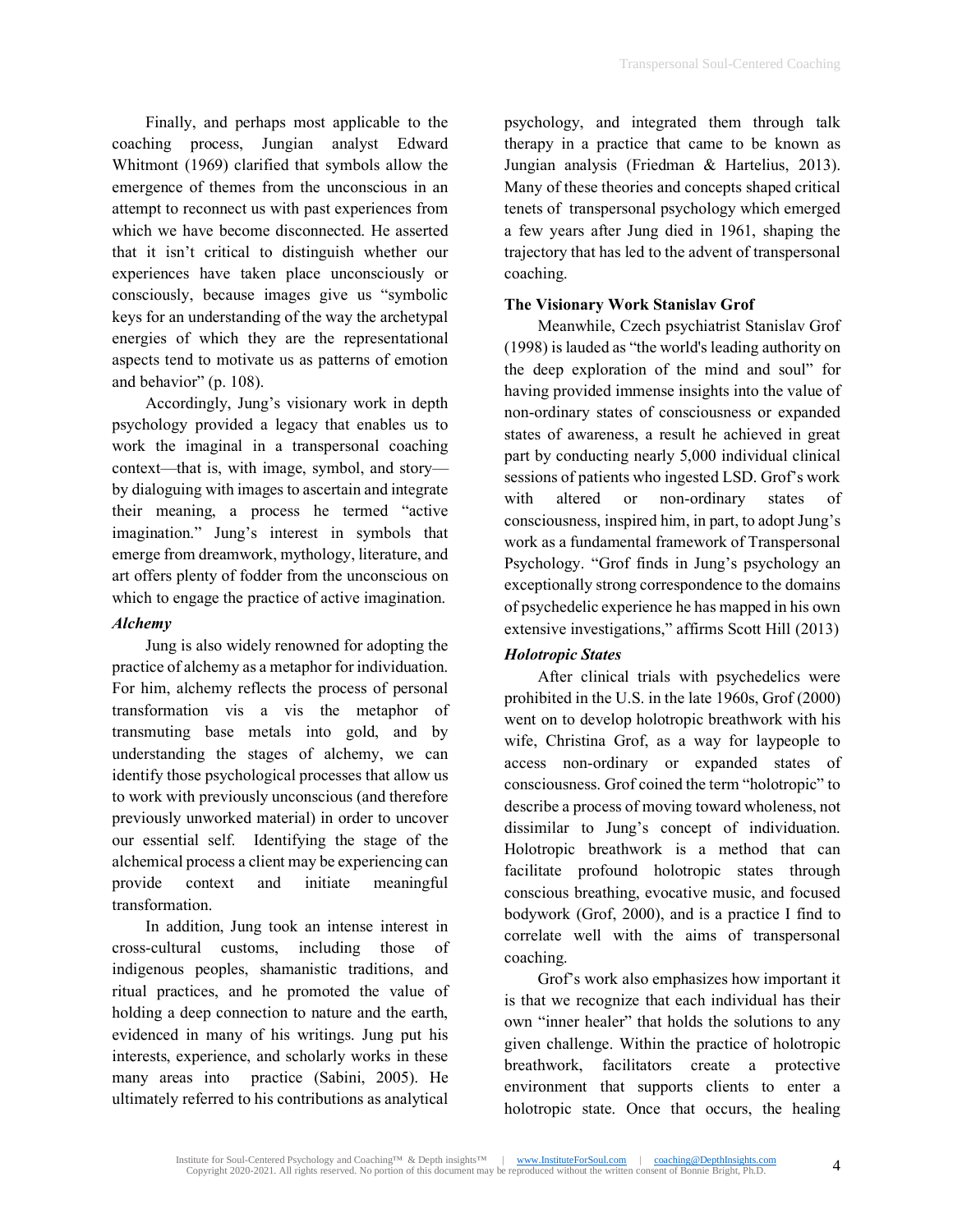process is guided from within by the clients' inner healing intelligence and facilitators support what is happening (Monaghan, 1994). Transpersonal coaches contribute tremendous value through their capacity to do the same. In fact, clients may be guided by what anthropologist Michael Winkelman (2010) refers to as "the mind's innate holotropic drive toward health and wholeness" (p. 75). Winkelman suggests that "one of the most hopeful of all contemplative and clinical discoveries is that the psyche is inherently self-organizing and selfoptimizing, and under supportive conditions, it can be not only self-healing but also self-actualizing, self-transcending, self-awakening, and selfliberating." (p. 75)

For my part, I have trained extensively in holotropic breathwork for many years, and in a coaching capacity, I appreciate the profound value of guiding clients into holotropic states through expanded states of awareness in which the mind can identify new insights and solutions to their challenges. In other words, their inner healer can emerge and do its work. The process of Open Awareness (Dangeli, 2019), potentially of Buddhist origins in its earliest form, is one strategic tool I rely on to aid the process of helping clients gain a broader perspective. I also variously implement music, somatic techniques and focus on the breath in client sessions to help them shift their state in a positive way.

## *Biographical, Perinatal, and Transpersonal*

Among his many invaluable contributions to the field, Grof (2010) posited that psychological and somatic disorders of all kinds might be traced to difficult or traumatic experiences, often unconscious, in three different ways: biographical, perinatal, and transpersonal. Biographical experiences refer directly to one's personal biography.

Perinatal experiences are comprised of all the activity that occurred around an individual's birth, including the stages of being in the womb before contractions began, of moving through the birth canal, and of actually being born. Grof (2019) has established a model he calls the Birth Perinatal Matrix, BPM for short, consisting of four stages associated with the birth process. Each stage, according to Grof, is associated with specific archetypal images, which can offer insights into some of challenges and limiting patterns and beliefs an individual may experience at any given time.

BPM 1 refers to the prenatal state just before the onset of delivery. Positive prenatal experiences may be associated with blissful experience without the concept of time, and evoke experiences such as floating in the sea, identifying with various aquatic animals like fish, jellyfish, dolphins, or whales, and even becoming the ocean. It could also offer archetypal images from nurturing nature, such as ripened fruit or fertile fields, or mythological celestial images. Negative or toxic experiences in utero may lead to dark and ominous sensations, images of toxic waters or waste dumps, or a sense of all-pervasive evil (Grof, 2019).

BPM 2 is the stage where contractions have begun, but the cervix is not yet open. Reliving the biological experience of this stage may lead to a sense of being sucked into a whirlpool, being engulfed, or devoured by entangling animals or mythological beasts such as leviathans, dragons, whales, giant snakes, octopuses, or tarantulas. Individuals may identify with prisoners locked up in concentration camps or asylums; with trapped animals; with mythological figures cursed to experience torment; or even have the sense of descending into Hell (Grof, 2019)

BPM 3 designates the struggle to be born as the fetus moves into the birth canal. The intensity of the movement and the increasing complications of the fetal experience as it navigates the enormous power of contractions, shifts in blood circulation, and organic matter in the birth canal may create archetypal images of the titanic fight, scatological encounters, and fiery conflagrations. Images from nature may emerge in the form of volcanic eruptions, earthquakes, tidal waves, or storms; or images related to war, such as tanks, rockets, and atom bombs. Destructive impressions such as suicide, genocide, torture, and mutilation may also arise (Grof, 2019).

BPM 4 is the actual birth itself, emergence into the world, and is recreated through the archetypal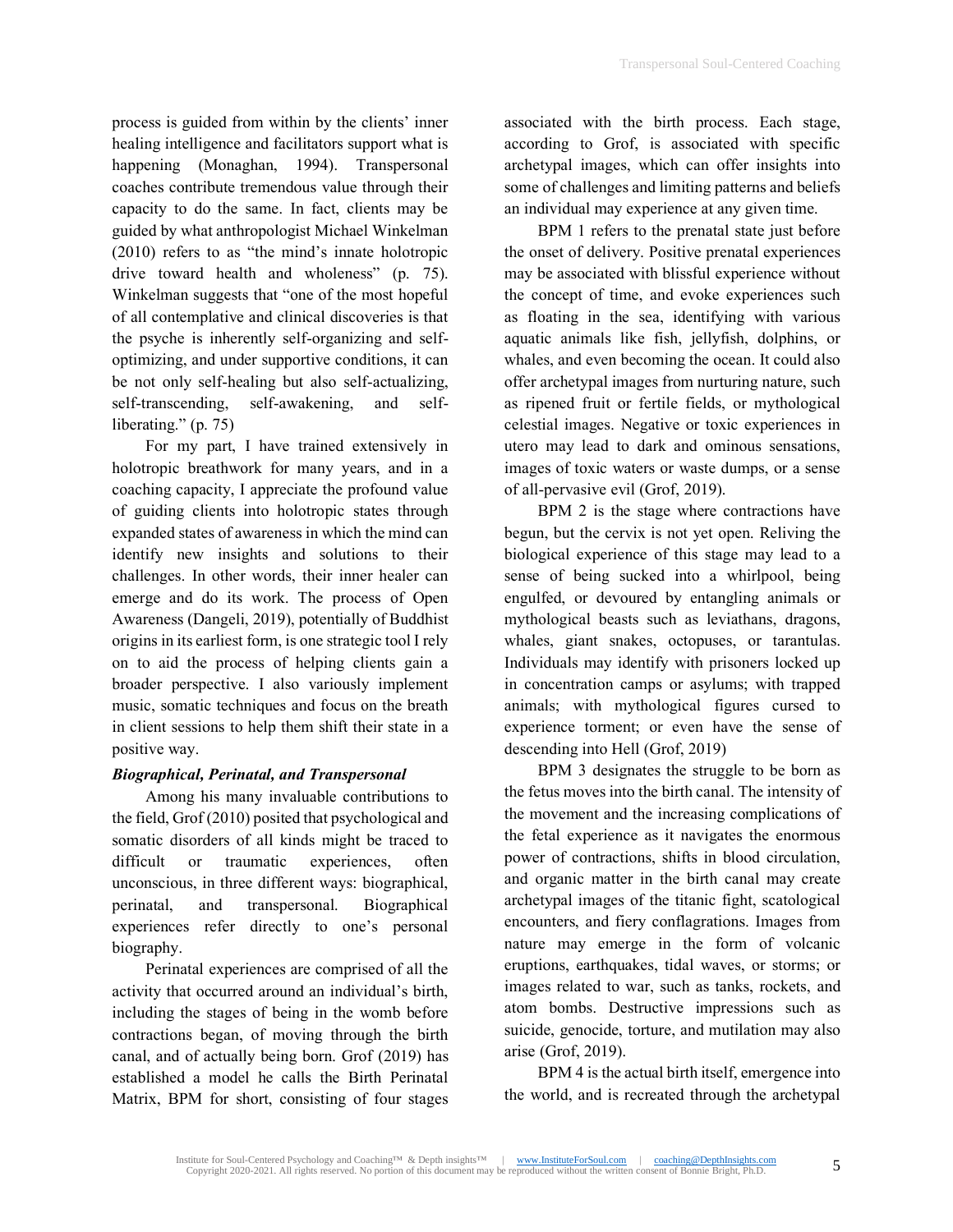images of death and rebirth. This stage may be associated with physical destruction, total annihilation, or spiritual damnation, but also with images of divine white or golden light, rainbow or peacock colors, and even the archetype of the Great Mother Goddess herself (Grof, 2019).

Transpersonal experiences refer to those that reach "beyond the personal" (Grof, 2019). In other words, visions relating to archetypal and mythological beings and realms; ancestral or extraterrestrial encounters; karmic or past life experiences; identification with plants or animals; meeting spirit guides; or encountering psychic, paranormal, or energetic phenomena all belong to transpersonal perspectives that offer rich fodder for excavating new understanding of one's psyche.

Grof offers up the example of someone who is experiencing asthma to illustrate how these three aspects of experience can contribute important insights to a given disorder. Looking archetypally or symbolically at the biographical experience, a client may begin to understand that asthma may have developed as a result of the client nearly drowning as a youth or being strangled by his older brother during a conflict. From a perinatal perspective, the client may have taken in amniotic fluid or had the umbilical cord wrapped around his neck at birth, leading to critical loss of air. From a transpersonal point of view, the client may believe himself to have been hung in a past life. Exploring such images from a symbolic and imaginal perspective may shed light on existing challenges for clients, and then help them make a desired shift.

# **Conclusion**

In short, transpersonal coaching involves creating a container in which each client can explore unconscious aspects of himself, garnering an increasing understanding of the invisible underlying patterns in the unconscious. In essence, the coach provides a helpful perspective, drawing on one or more of the various frameworks provided by a transpersonal view, such as shamanism, alchemical tenets, mythology, indigenous perspectives, perinatal experiences, etc. As a coach, I then engage the client in opening their awareness (Dangeli, 2019), helping them to drop into an expanded state of consciousness in which to engage with the unconscious material as it comes to light in the form of somatic sensations, images, or both. This aids in creating psychic space in which the process can flow, and building a bridge from consciousness to the unconscious material, while allowing images to manifest in various forms.

Of course, a client may arrive at a session with an image already apparent. Images often originate from dreams, myth, or story; a waking experience; a memory; literature, film, or art; tarot cards; somatic symptoms or experiences; and countless other sources. Alternatively, a coach and client may look toward generating one or more images during the session, either through a process of visualization or by working with tarot (or other kinds of) cards. In this type of transpersonal soul-centered approach, the coaching process involves working imaginally—that is, identifying, involving, and interacting with the images in ways that allow the client to come into some new relationship with the unconscious material. The idea is to stay with the images that arise and work with them until something shifts: somatically, energetically, emotionally, or mentally. These shifts may arise in the form of insights, or a change in state (often emotional), or a release of blockages of some kind that have been holding the client back.

Any of the following methods of working together in the coaching session may generate further access to the unconscious: dialoguing (active imagination) with images or symbols that show up via dream images; visual meditation processes; journaling; movement work; somatic techniques such as Focusing (created by Eugen Gendlin); shamanic journeying; breathwork (especially holotropic breathwork); and drawing, painting, modeling with clay, or some other kind of creative expression.

Finally, as a transpersonal coach, I usually work with the client prescriptively to identify together a manner in which the client can begin to integrate the shift into their everyday life once the coaching session is done, whether through additional explicit creative expression, movement work, ritual, or additional methods of accessing the